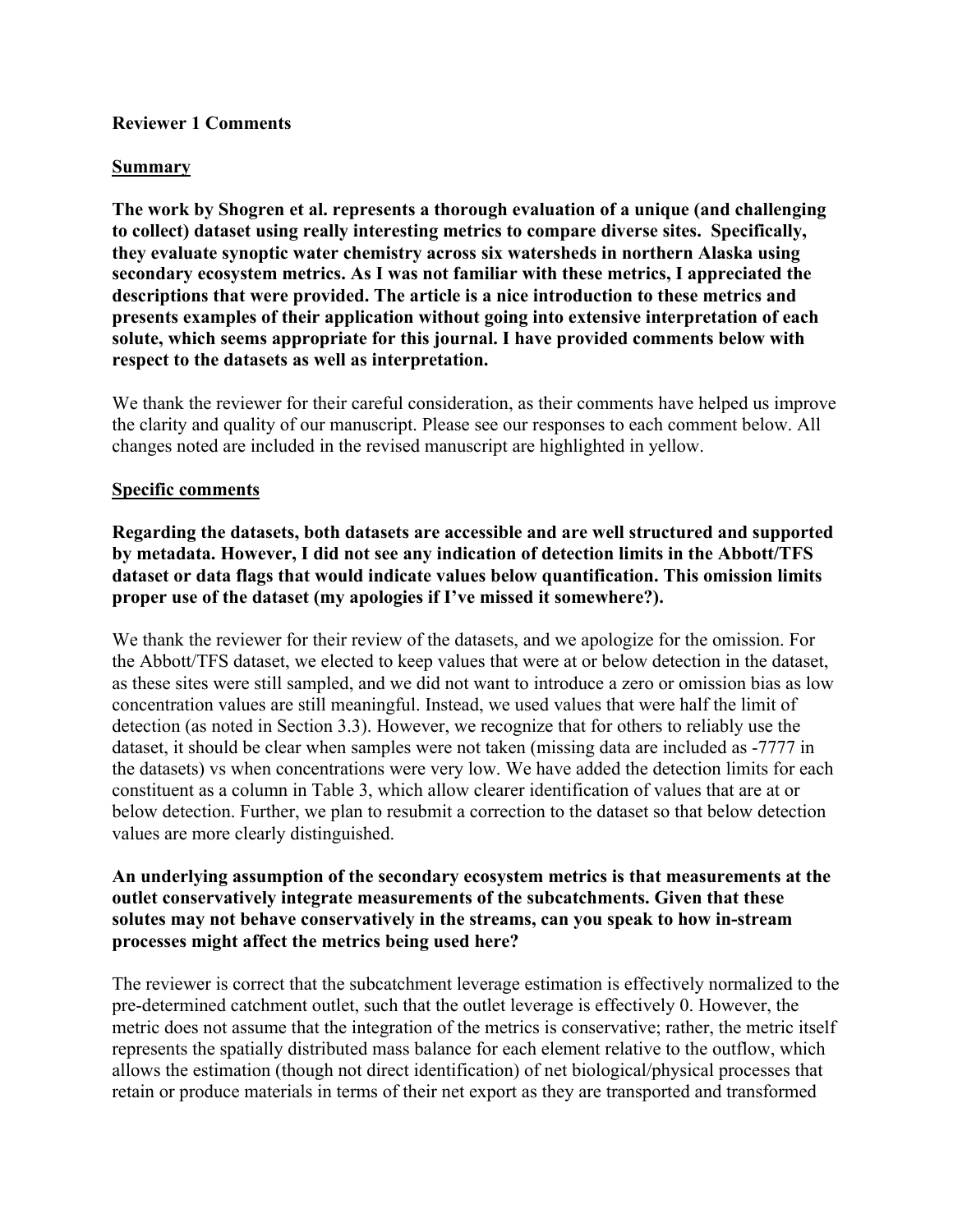towards the watershed outlet. In other words, while the values of leverage are dynamic (i.e., they can change depending on the placement of the watershed outlet) and do not identify removal/production mechanisms, the values do indicate whether material is removed or produced at the catchment scale. We have made this clearer in the main text:

First, we can investigate whole watershed ("net") behaviour by calculating the mean leverage and examining the distribution of values with boxplots (as in Figures 6 and 7). As a more specific example, mean NO<sub>3</sub> leverage within the Kuparuk watershed (Figure 6D, second row) were consistently above zero (note the reversed axis), revealing strong removal or retention before it reached the watershed outlet, which is consistent with high biotic N demand. Within this same watershed, DOC leverage values were often at or just above the zero line (Figure 6D, first row), representing primarily conservative transport of DOC (i.e., no net production or uptake). Within the lake-influenced Oksrukuyik watershed, NO<sub>3</sub><sup>-</sup> leverage values were more variable (i.e., leverage above/below zeroline; Figure 6E, second row), implying a combination of removal and production mechanisms acting across the watershed network. When visualized as "net" behaviour, the watershed and season-dependent directionality of net leverage patterns are congruent with emerging evidence that landscape template exerts strong control on biogeochemical signals in Arctic rivers (Vonk et al., 2019; Tank et al., 2020; Shogren et al., 2021). As a compliment to the first approach, we can additionally examine individual subcatchment leverage values to reveal the effect of each contribution on what we observe at the watershed outlet. This can be interpreted similarly to statistical leverage, where one or more points may exert high influence on a linear regression.

To add further clarification, it is still an open scientific question of how subcatchment leverage translates to instream/terrestrial/combined processes; currently, leverage values simply indicate "net" material production/removal, where we are not yet able to clearly link biological and/or physical mechanisms to the direction or value of the leverage estimates. We note that this is work that we are actively pursuing within these watersheds and hope to have further clarity on this point in the coming years.

# **It is important to distinguish between nominally dissolved Fe (< 0.7 um) from the TFS sites and total Fe (unfiltered) from the NPS/USGS sites. Is there any information on how these values compare?**

We thank the reviewer for this point. While we are not able to compare values within or across the TFS and NPS/USGS watersheds, we will address this comment by distinguishing the Fe values in the figure captions ( $Figs. 5, 7, 8,$  and 9), and throughout the main text.

**I'm unclear on the interpretation of subcatchment leverage. It is described as how subcatchments produce or remove solutes relative to what is measured at the outlet. As such, should the average across subcatchments (e.g., Figures 6 and 7) equal zero, where production and removal are balanced? If these values are not zero, does that indicate that the watershed was not fully captured?**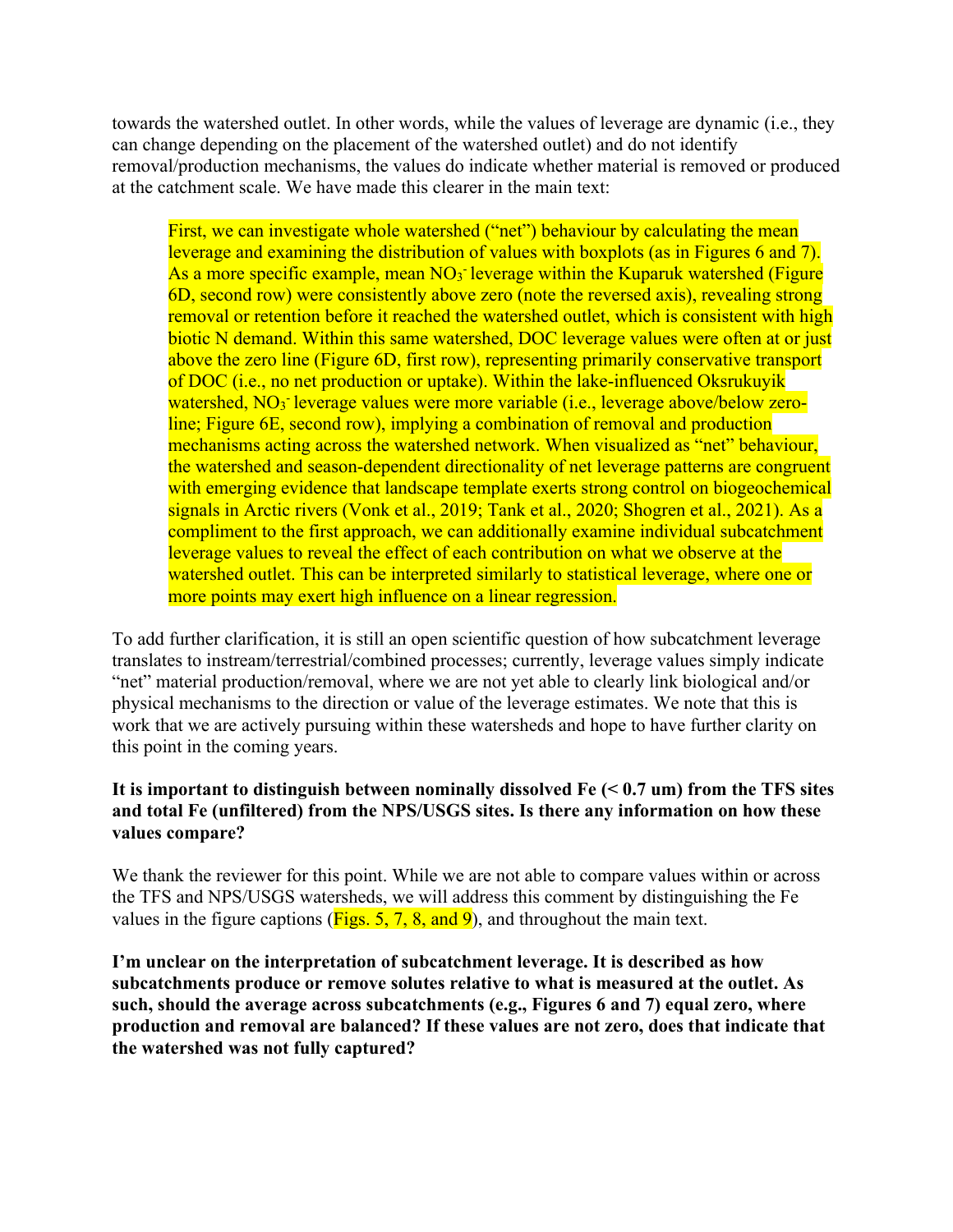This is an excellent question. The subcatchment leverage approach essentially represents a distributed mass-balance, which can be used to (1) identify subcatchments exerting strong influence on material fluxes and/or (2) depict net patterns of the entire network. In the case of "net" ecosystem behavior (Figs. 6 and 7), the later interpretation applies. When values are not equal to zero in these figures, in general, many subcatchments are removing/retaining or producing/exporting material relative to the concentrations observed at the watershed outlet. When presented as a bar graph (Figure 7), this can help depict the general direction of solute behavior within a watershed. As a more specific example, in Figure 6D, leverage values for nitrate within the Kuparuk watershed show a bar that is generally far under the zero line, suggesting strong removal of these solutes before they reach the catchment outlet, potentially indicative of strong biotic demand. In this same watershed, leverage values for DOC are at or slightly above the zero line, representing a uniform "leaky" behavior consistent with landscape availability in tundra landscapes with high organic matter.

To clarify this point, we have added the following text to Section 3.4: First, we can investigate whole watershed ("net") behaviour by calculating the mean leverage and examining the distribution of values with boxplots (as in Figures 6 and 7). As a more specific example, mean NO<sub>3</sub> leverage within the Kuparuk watershed (Figure 6D, second row) were consistently above zero (note the reversed axis), revealing strong removal or retention before it reached the watershed outlet, which is consistent with high biotic N demand. Within this same watershed, DOC leverage values were often at or just above the zero line (Figure 6D, first row), representing primarily conservative transport of DOC (i.e., no net production or uptake). Within the lakeinfluenced Oksrukuyik watershed, NO<sub>3</sub><sup>-</sup> leverage values were more variable (i.e., leverage above/below zero-line; Figure 6E, second row), implying a combination of removal and production mechanisms acting across the watershed network. When visualized as "net" behaviour, the watershed and season-dependent directionality of net leverage patterns are congruent with emerging evidence that landscape template exerts strong control on biogeochemical signals in Arctic rivers (Vonk et al., 2019; Tank et al., 2020; Shogren et al., 2021). As a compliment to the first approach, we can additionally examine individual subcatchment leverage values to reveal the effect of each contribution on what we observe at the watershed outlet. This can be interpreted similarly to statistical leverage, where one or more points may exert high influence on a linear regression.

# **I think my question is partially addressed by lines 363 – 365, but I could use some interpretation of that statement. That is, what does it mean in practice for landscape template to exert strong control on biogeochemical signals in Arctic rivers?**

Please see response to the previous comment.

# **Using spatial stability as a metric to generate hypotheses about processes driving stability or instability is really intriguing!**

We greatly appreciate the reviewer's enthusiasm about the spatial stability metric. We are similarly excited by the ability to assess spatial patterns.

# **Technical comments**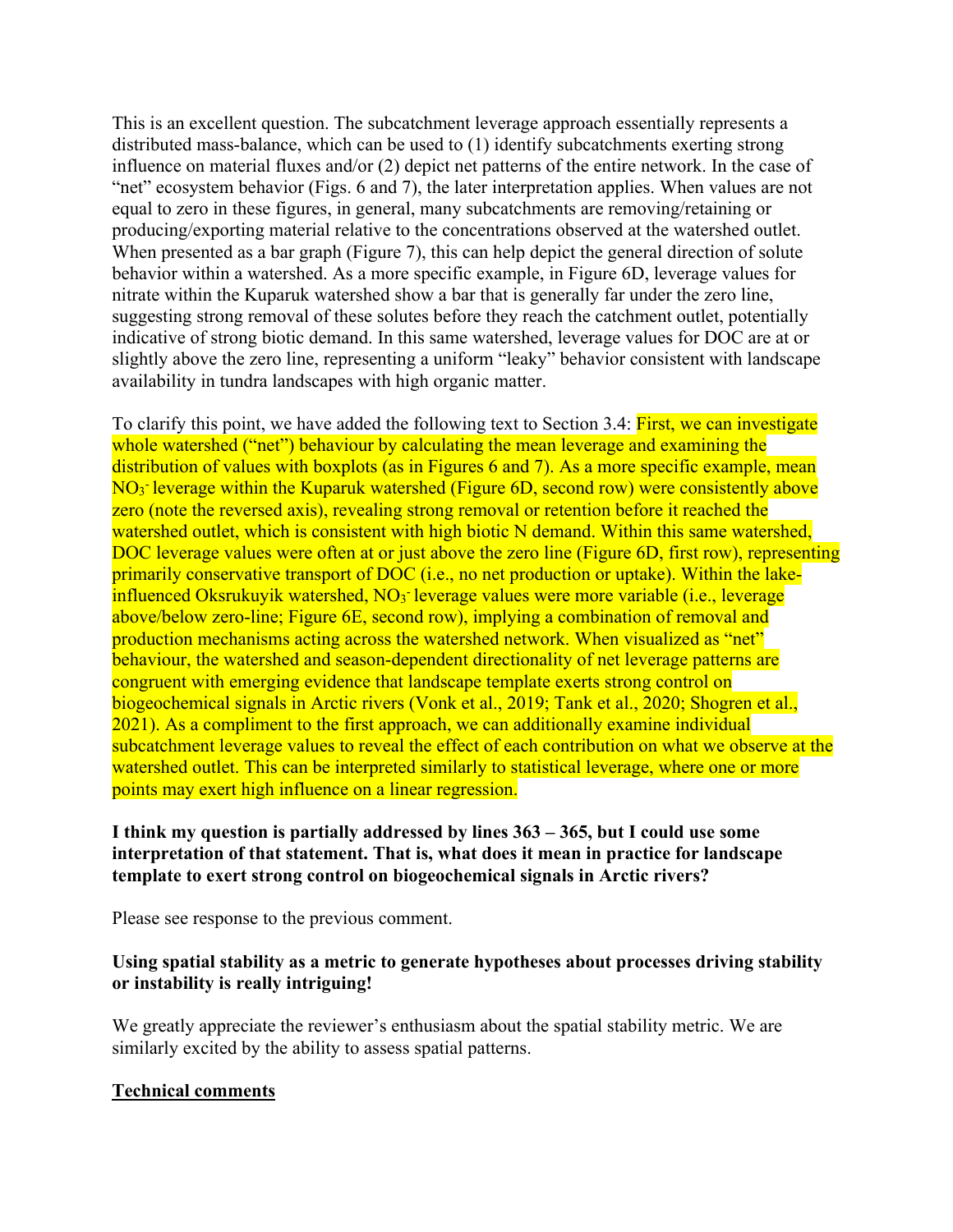**Line 299. Please quantitively define the "statistical collapse in variance of concentration". As I understand it, this was calculated as the difference between a subcatchment concentration, and the catchment mean divided by the catchment standard deviation. Would a collapse in variance indicate the catchment area at which the stream concentration is within the standard deviation of the catchment mean?**

We thank the reviewer for this comment. We refer to "statistical collapse" as the "breakpoint" or reduction in variance that is determined using a changepoint analysis in R using a Pruned Exact Linear Time (PELT) method. The PELT method detects changepoints by systematically minimizing a "cost" function over iterations of collapse locations (Kilick et al. 2011) and is commonly used to analyze changes in variance structure over time and space. We have added this citation to the text, and clarified the text as: Using concentrations plotted over watershed area, we used the 'changepoint' package in R (Killick and Eckley, 2014) to determine the collapse in variance of concentration across the whole watershed area. To determine the reduction in variance statistically, we used the pruned exact linear time (PELT) method, which compares differences in data points to determine statistical breakpoints (Abbott et al., 2018; Shogren et al., 2019).

# **Line 313. Should this be that sigma (not s) indicates standard deviation?**

This is now corrected

# **Line 378. Says "sapling" instead of "sampling"**

Fixed

**Equation 1-2. Leverage is said to be expressed in terms of mass/volume/time, but doesn't volume cancel out of equation 1? E.g., mass/volume \* area/area \* (volume/time)/area = mass/area/time. Since % is used here, that specific equation should be used for equation 2**  or placed as equation 3 (e.g., subcatchment leverage  $(^{0}\prime_0) = 100*[(C_s - C_0) * (A_s/A_0)]/C_0$ ).

We thank the reviewer for finding this mistake! We have fixed Equation 2 as suggested.

# **Figure 4. Please define the boxplot metrics (for this and all figures). Why are the scales for Trevor Creek different? Ranges for DOC and SRP are comparable to ranges for the other watersheds.**

We have detailed the boxplot metrics for Figures 4, 5, 6, and 7.

We put the Trevor Creek data on different y-axes scales to better show the variability of concentrations within that watershed that was challenging to visualize on the same data ranges as the other watersheds. Trevor Creek has some of the lowest DOC and SRP and the greatest NO3 concentrations. We have chosen to keep the figure as-is.

**Figure 5. Dissolved Si is present as an oxyanion in solution, not a cation. I suggest dissolved**  Si (or total Si) rather than Si<sup>4+</sup>here and elsewhere.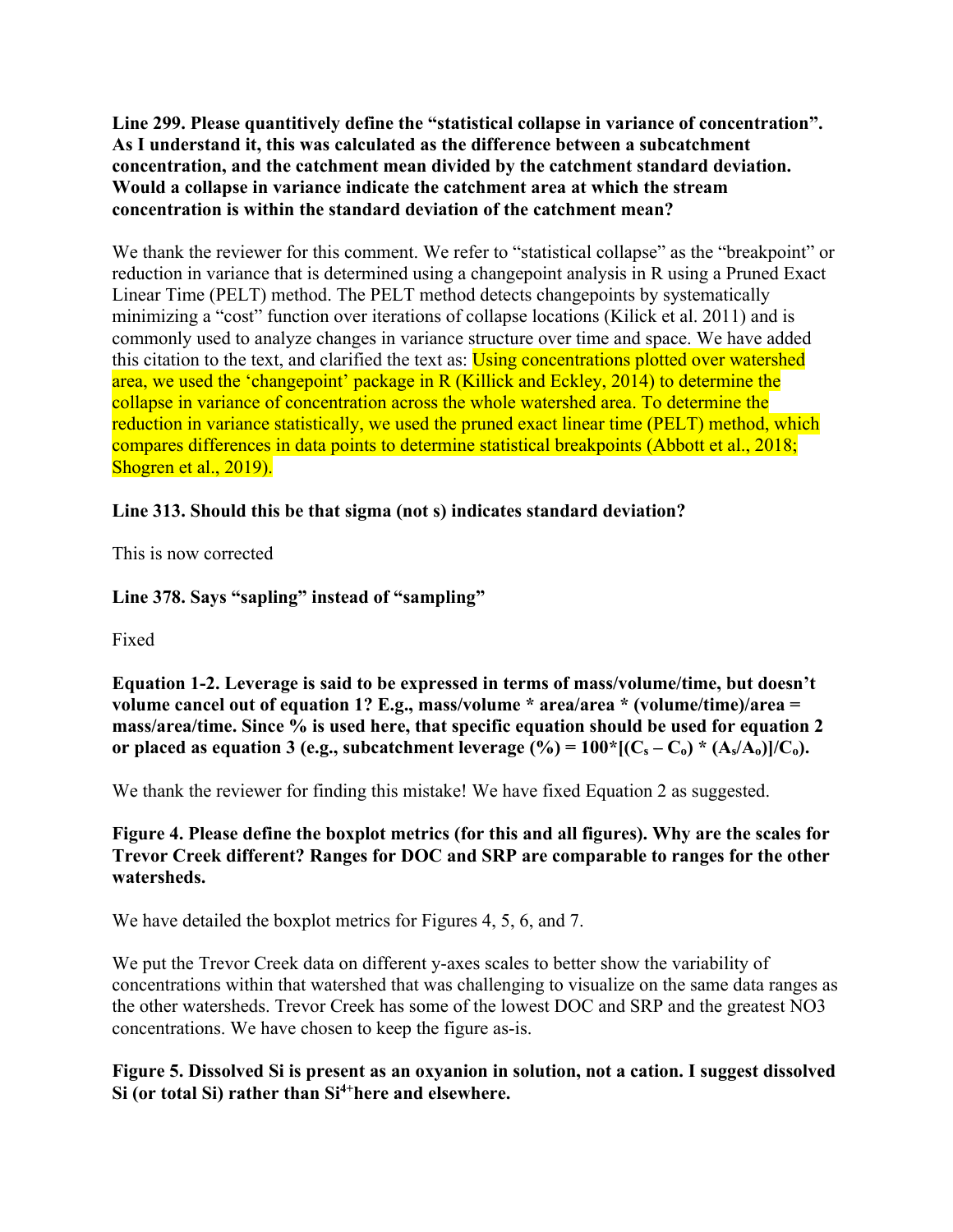Done

**Please also make y-axes consistent (e.g., 0.1, 1, 10, 100, 1000 or**  $10^{-2}$ **,**  $10^{-1}$ **,**  $10^{0}$ **,**  $10^{1}$ **,**  $10^{2}$ **,**  $10^{3}$ **) rather than 1e+01 or such.**

Done

Figure 6.  $NO_3$ <sup>+</sup> in legend should be  $NO_3$ .

Fixed

**Figure 8. Different date specifications are used here than elsewhere (month, season, year). Were data partitioned differently?**

Fixed

**"Season" is used as the x-axis label for graphs where it should be "month" or "year".**

Fixed

**Table 3. Needs to be edited for typos (e.g., u instead of mu symbols, superscripts, missing letters, degree symbol missing, units for SUVA)**

We have gone through the table and fixed many typos, units, and sub/superscripts in the table.